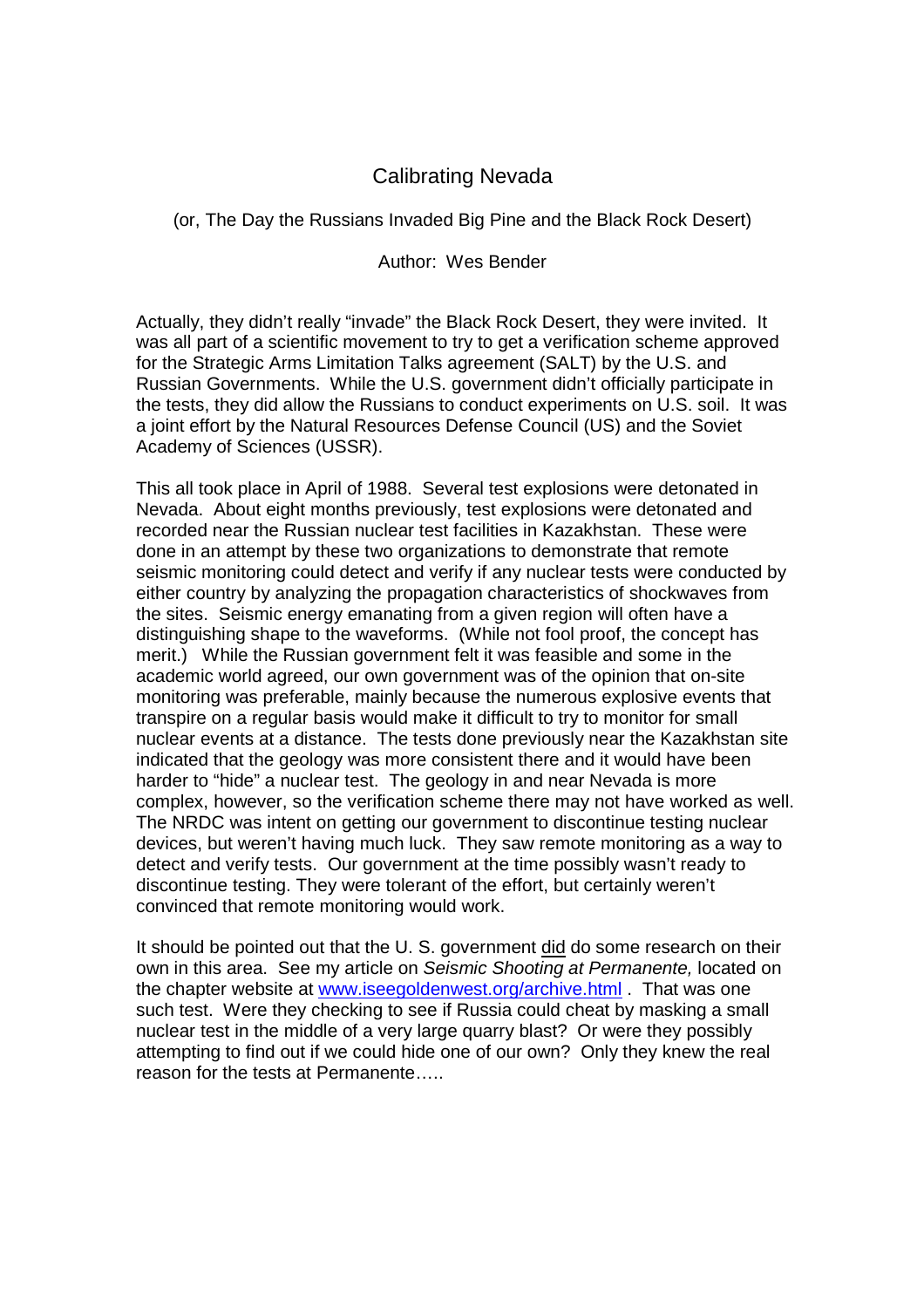Supposedly, no government agencies were to be involved in these particular experiments in Kazakhstan and Nevada, but that argument didn't really hold water, considering the fact that the Soviet Academy of Sciences was actually a branch of the Russian government and the director of the Academy at the time, Evgeni Velikhov, was also a weapons consultant to President Gorbachev. "No government involvement" was the reported reason for my being asked to participate. The leading equipment for accurately initiating seismic test shots at the time had been developed by the U. S. Geological Survey at their Menlo Park CA Seismology branch. I had been working with the folks in Menlo Park, training their explosives crews, and had also been out on several seismic experiments with Jack Van Shaack, Ed Criley and their scientists and technicians. Although I wasn't thoroughly familiar with all aspects of their equipment, I did know how to operate it and was probably one of very few non-government people at the time who did.

The Soviet scientists arrived in Reno and traveled down to Big Pine, CA where they were to headquarter for the US half of the tests. In conjunction with their US counterparts, they set up a monitoring station at Deep Springs, which is located in a remote valley east of Big Pine on Highway 168 between Westgard Pass and Gilbert Summit. (The only current significant feature at Deep Springs is a small liberal arts college, student population: 26.)

The first test shot was located in the Black Rock Desert, east of Gerlach, Nevada. It consisted of a group of holes, loaded with a total of 20,000 lbs of explosive. US scientists had put the explosive requirement out to bid, but did not include any specifications as to detonation velocity, etc. As might have been expected, a large sale of bulk explosives was quite attractive and the bidders sharpened their pencils accordingly. Unfortunately, at some point, the price cannot be reduced further without adversely affecting the quality of the product. The explosive that the project purchased was a pumpable slurry that might have been ideal for a quarry or construction blast, but had a velocity that was too low to produce a really sharp seismic signal. In addition, the purchased explosive generated more gas than necessary, but this didn't adversely affect the test. It just made for a bit longer show after the blast. (I should point out that I had helped a client of mine bid on the explosives, but our seismic product, although better suited to the task, was beat out by the cheaper product. Considering the fact that the total cost of the explosives was a very small percentage of the overall project budget, this was a bit hard to understand. Cheap isn't always the least expensive… )

Mr. Velikhov and several other Russian scientists spoke reasonably good English, but most of the rest and almost all of their American counterparts couldn't communicate except through Larry May of the University of California who acted as interpreter.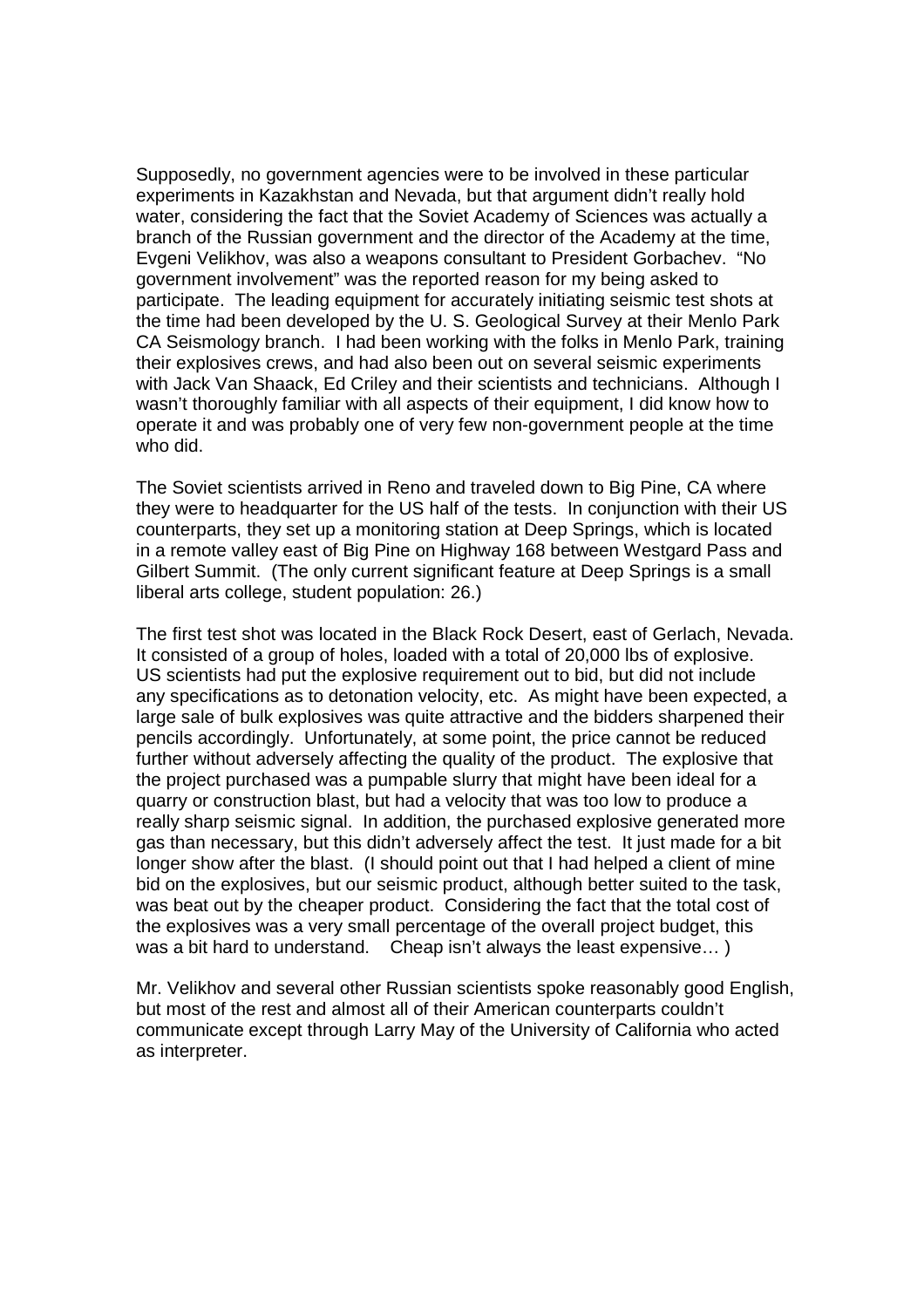I drove up from Nevada City very early on the morning of the first test blast. After driving through Reno and Sparks, I proceeded east to Fernley and then north on 447, past Pyramid Lake (a story in itself….. for later) to Gerlach. I stopped at Bruno's Gas Station in Gerlach to refuel. At the time, Bruno's was the only fuel available. Matter of fact, if you needed to spend the night, Bruno's Motel was the only place one could stay. The only meals were at Bruno's Café and, if you wanted to gamble, it had to be at Bruno's Casino. Bruno Selmi had basically bought the whole town shortly after coming over from Italy. I'm sure that the town has grown since, but back then Bruno's was the only game in town.

After fueling, I drove east into the Black Rock Desert, following the marked turns until I reached the test shot site. Ed Criley was already there with the shooting equipment in a USGS van. To preclude any potential problems, Ed had covered the government license plates on the van with black garbage can liners. After checking over everything with Ed, I set up my video equipment and one of my blasting seismographs. My seismograph was used to record strong motion rather than to record the timed arrivals of wave types.

The shooting equipment that the USGS had developed in Menlo Park probably covered several decades of technology. Solid state electronics played a large part and, although the actual initiation signal was triggered by a time signal from a satellite, the firing capacitors were charged by hand-cranking a magneto. Regardless, this all worked very well and the magneto did eliminate the possibility of dead batteries in the shooting box. If I remember correctly, the equipment also included a sophisticated recorder that would record the exact instant of firing along with recording a master time signal.

All of this was necessary because, in addition to the project scientists' recording equipment, numerous seismic lines had been set out in an attempt to learn more about the underlying geology of the region. To do so, shot timing had to be very accurately coordinated. It was common at the time that, when a large seismic shot was planned, the USGS, several universities and even some oil companies would participate with money and equipment. All of this was to try to gather as much useful geophysical information as possible from such an event.

Part of the Russian team arrived at the test site via helicopter, leaving the rest of their team and part of the US team to handle the recording duties at Deep Springs. Numerous TV stations had cameramen and reporters on hand and several even had helicopters of their own in the air.

With about five minutes to go before the planned detonation, I started my video camera recording and set my seismograph to monitoring. Ed and I finished the last minute checklist on the equipment and, with about two minutes to go, I cranked the magneto to make sure the capacitors in the shooting box were fully charged. Someone was counting down the seconds to the blast over the radio.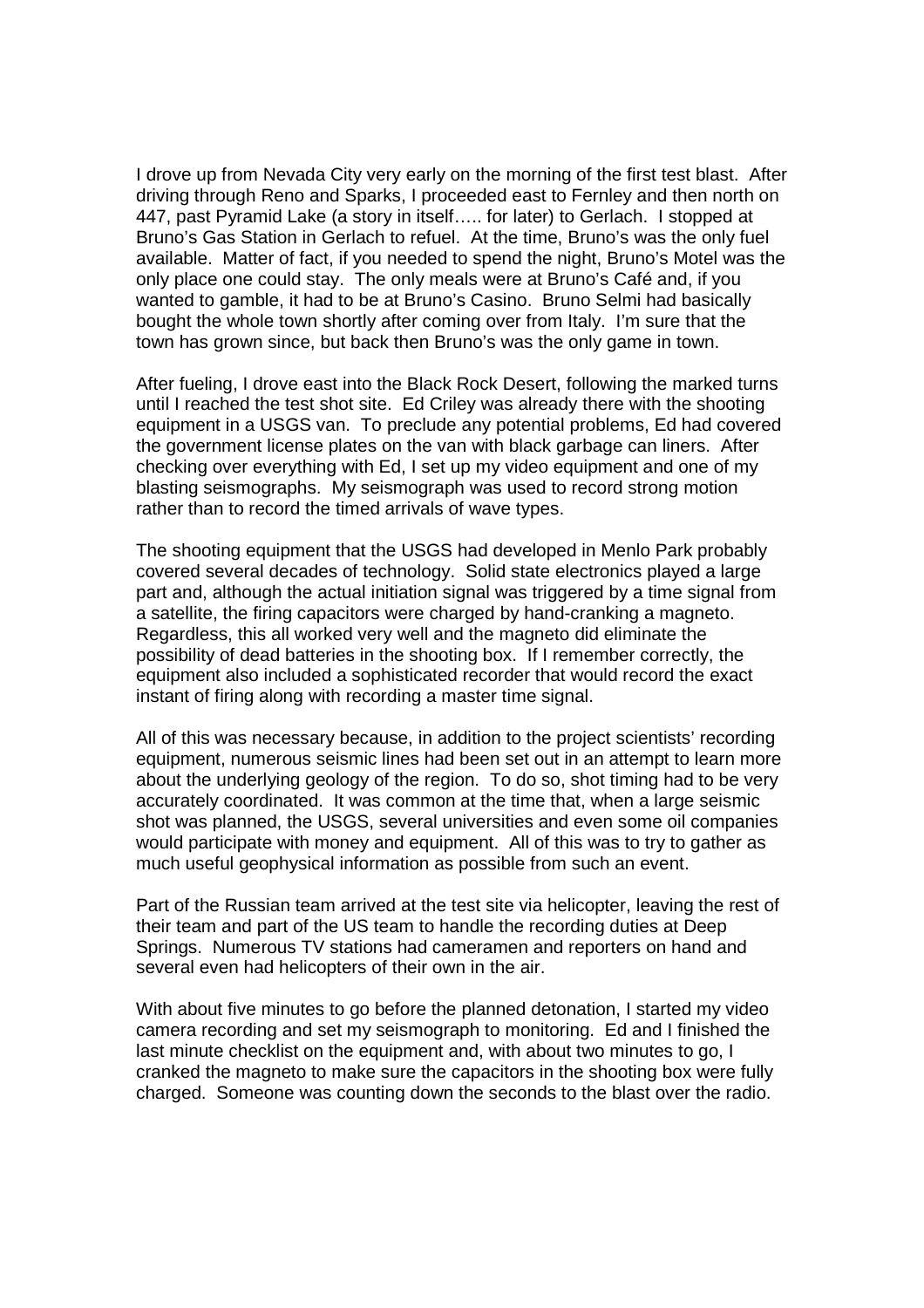With about 15 seconds to go, I made sure the firing switch was in the automatic position and pulled up on the safety interlock. At exactly 11:00 a.m. local time, the shot detonated successfully. Shortly after, the first surface wave rolled through the area where we were standing. It is quite visible in my videotape. In addition, the camera and tripod were jolted slightly and then settled down, continuing to record the aftermath of the shot.

While Ed and I started stowing some of the USGS gear, the Russian scientists broke out the vodka and drank a toast to the success of the blast. They also wanted to go down to the shot point (about 1000 feet away) to see what it looked like, but we discouraged them from doing so.

The initial blast resulted in some ejection of gas, mud and water from the holes, and we figured there was more to come. As it turned out, we were more than right. In timing my complete videotape of the shot, mud and water continued to sporadically erupt from the holes for a little over five minutes after the blast. When the explosive detonated, it had generated a rather large gas bubble under the desert floor. There was only one way for the gas to escape and that was through the boreholes. Two or three would spurt mud for a few seconds and then everything would go quiet. Suddenly a couple more would eject mud and steam. It would have been hilarious to have watched their reaction if we had allowed anyone to approach before it was safe to do so.

Several minutes after the blast, a radio message came from Deep Springs asking if the shot had gone off on schedule. Apparently, their equipment hadn't seen it. This resulted in a bit of scrambling around and checking on the accuracy of the shot timing. The shot had detonated exactly on time (as anyone familiar with the USGS equipment knew it would). Deep Springs was approximately 230 miles south of the shot point, or about 3.5 degrees in seismology parlance. The initial P wave should have arrived at Deep Springs roughly one and one quarter minutes after the shot, with the S waves and surface waves following shortly thereafter.

Eventually, after carefully looking through the recordings at Deep Springs, traces of the shot were found. Of course, this good news was followed by another vodka toast by the Russian scientists.

I took down my video camera and, after everyone who was interested in my seismograph and its tape had either looked them over or photographed them, I packed up my gear and prepared to depart for home. The Russians climbed aboard their helicopters for the flight back to Big Pine to prepare for the next day's shots.

After the shot point had been checked for safety issues, Ed and I left too. We were probably among the last to depart.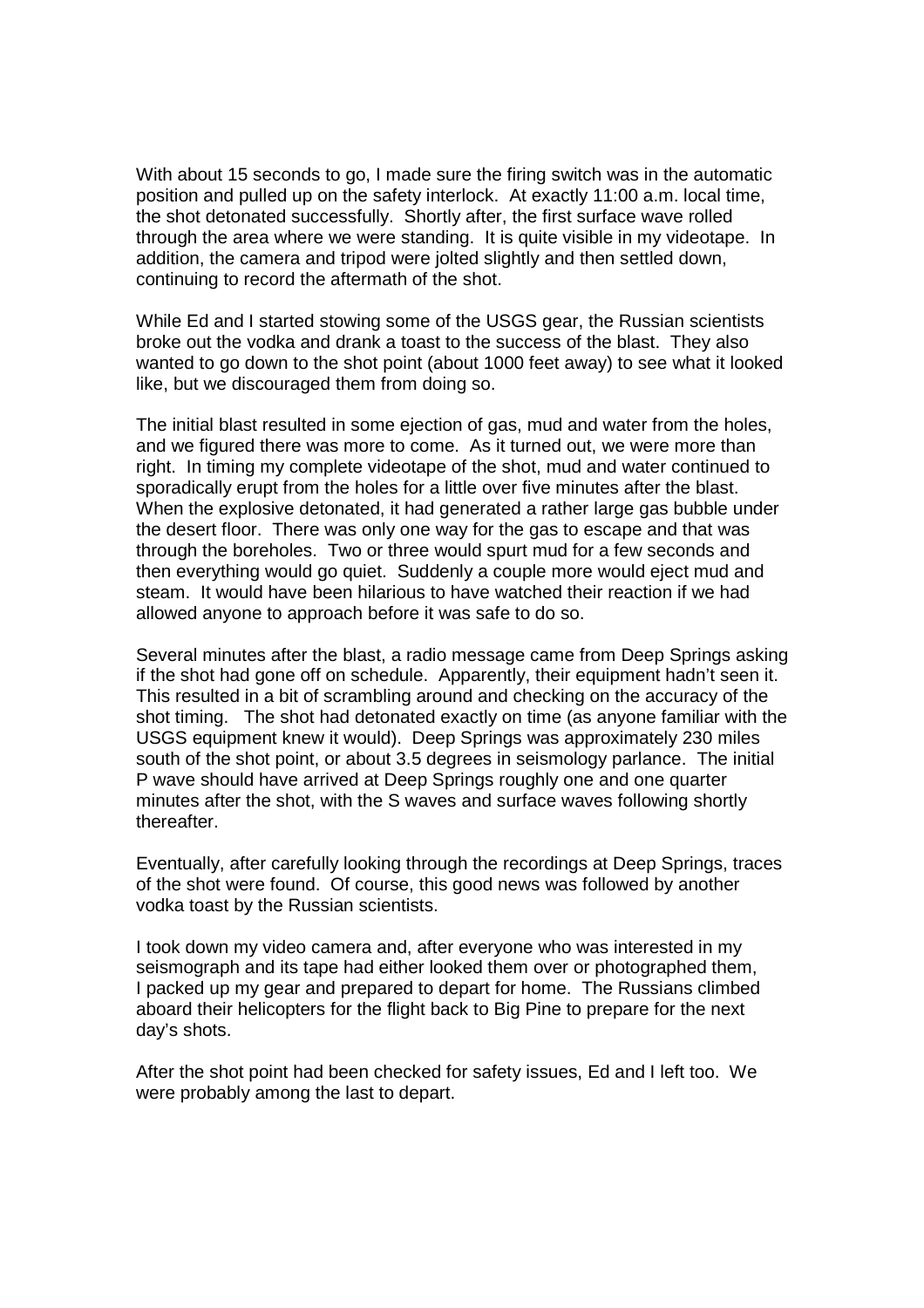I got home in time to watch the evening news, but could find nothing on any of the TV channels about the test shot or the Russians. I guess it wasn't big enough news for the folks around Sacramento and San Francisco.

The next day, the last two test shots were fired. One shot near Broken Hills, NV used 32,000 lbs and was located approximately 120 miles from Deep Springs, closer to the Nevada Test Site. The resulting waveforms from these two shots were also recorded at Deep Springs. The "non-government involvement" idea had faded away after the first shot, so I didn't need to attend the last two shots and Ed Criley detonated them. I had to leave for another consulting gig the day after the first shot, so I wasn't present for the last two.

One evening, a couple of weeks later, I was in our kitchen mixing a couple of adult beverages and Claudia was watching the MacNeil/Lehrer Newshour on TV. Suddenly, she called out, "That's your butt!" I went into the living room to look and, sure enough, there on TV was footage of me cranking away on the magneto in the back of the USGS van. Later shots showed Keith Priestly and me checking out my seismograph and going over the tape.

What followed on the Newshour after coverage of the test itself was a somewhat politically-oriented interview with a US government representative and also the head of the Soviet Academy regarding the pros and cons of that type of nuclear test verification. To me, it wasn't as interesting as the shot process itself, but then I've never cared much for political dissertations anyway.

Now, some of you may also be aware that Nevada's Black Rock Desert is the current home of Burning Man, a celebration that is held each year during the week preceding Labor Day weekend. I won't go into the various things that are being celebrated at Burning Man. If you like to live free and more than a little loose, it might be for you. If, however, you cringe at the thought of a guy serving you a sweet roll and coffee while wearing nothing but a small apron, you might be well-advised to pass. The whole scene at Black Rock is extremely dusty. The participants apparently really enjoy it though, as the celebration has become quite popular. When Claudia and I make our annual sojourn up to Bishop Creek on Labor Day weekend, we pass numerous dust laden vehicles coming home from Burning Man. I would have stopped at the first car wash to clean things up, but they seem to like to wear the dust as some sort of evidence of where they've been.

At the time that these scientific tests were conducted in the Black Rock Desert though, Burning Man was still taking place on a nude beach near San Francisco. It moved to Nevada in 1990, a couple of years after the test.

Ed and I may be the only Golden West Chapter members to have their backsides shown from the Black Rock Desert on national TV, but at least they were fully clothed……..